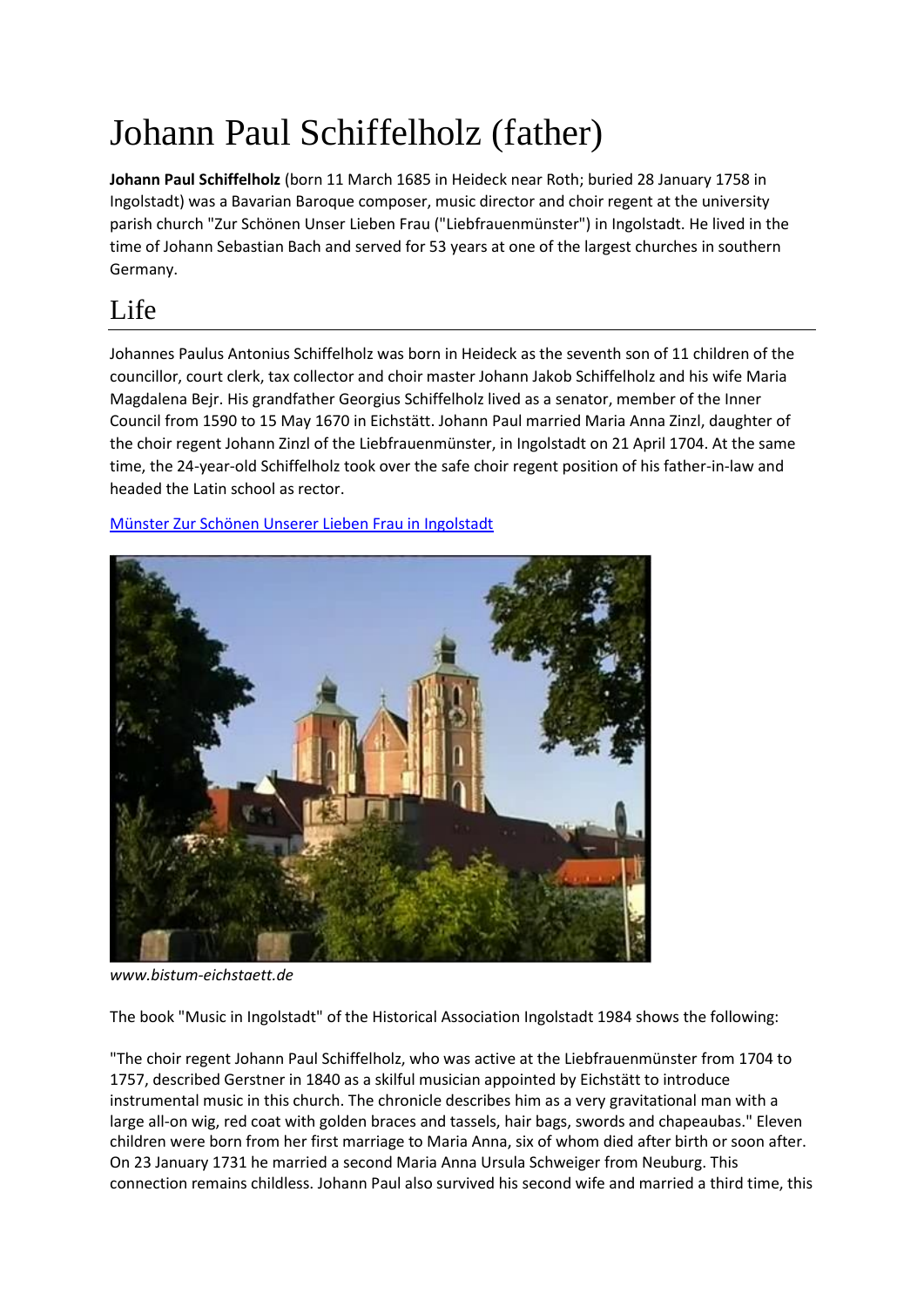time a Maria Ursula Spitzer a cammer maid with Baron von Lerchfeldt zu Aheimb. Johann Paul and his three wives had a total of 18 children.

### Vom Chorregenten zum Bürgermeister Der bemerkenswerte Aufstieg des Carl Spruner von Mertz Edmund Hausfelder Am 28. Januar 1758 starb in Ingolstadt der legendäre Johann Paul Anton Schiffelholz, der über ein halbes Jahrhundert lang als Chorregent an der Pfarrkirche zur Schönen Unserer Lieben Frau gewirkt und damit auch das Musikleben der ganzen Stadt entscheidend geprägt hatte, zumal die Chorregentenstelle bei

St. Moritz seit dem Tod des Johann Martin Botten im Jahr 1706 unbesetzt geblieben war. Schiffelholz war seit dem 3. Juli 1738 in dritter Ehe mit Maria Ursula Spitzer, einer Tochter des Hofmüllers von Sulzbach, die zuvor als Kammerfräulein im Dienst des Freiherrn von Lerchenfeld zu Aham gestanden war, verheiratet gewesen. Aus dieser Ehe waren zwischen 1739 und 1748 sechs Kinder, vier Töchter und zwei Söhne, hervorgegangen. Die Chronik schildert uns Schiffelholz, der auch Schulmeister war, "als einen sehr gravitätischen Mann mit einer grossen Alongeperücke, rothem Mantel mit goldenen Spangen und Quasten, Haarbeutel, Degen und Chapeaubas1."

*Collective sheet of the Historical Association Ingolstadt*

His grandson Prof. Dr. Karl Spruner von Merz (\*15.11.1803 - 24.08.1892) was a historian, geographer, writer. General Staff officer, most recently General of the Infantry, Würzburg, later Munich with a research focus on cartography, in particular the publication of the Historical Atlas of Bavaria and Bavarian War History.



*Family coat of arms and Prof. Dr. Karl Spruner von Merz*

On 29 February 1768 Maria Walburga, the last child of Maria Ursula and Johann Paul Schiffelholz, married the following Cantor and choir regent Mathias Georg Ginshofer, so that from 1704 until 1798 this office was under the influence of four Schiffelholz women.

Thus one can almost speak of a choir regent dynasty. When the University of Ingolstadt was moved to Munich in 1802 due to an order by Elector Max Joseph IV, the lackluster music life came to an almost complete standstill due to the lack of academic talent.

# Musical Work and Oeuvre

Numerous handwritten and printed notes, as well as copies, have been handed down by Johann Paul Schiffelholz (father) and his son. These notes are scattered all over the world in the archives of the Hungarian National Library, the Saxon State and University Library, the Eichstätt-Ingolstadt University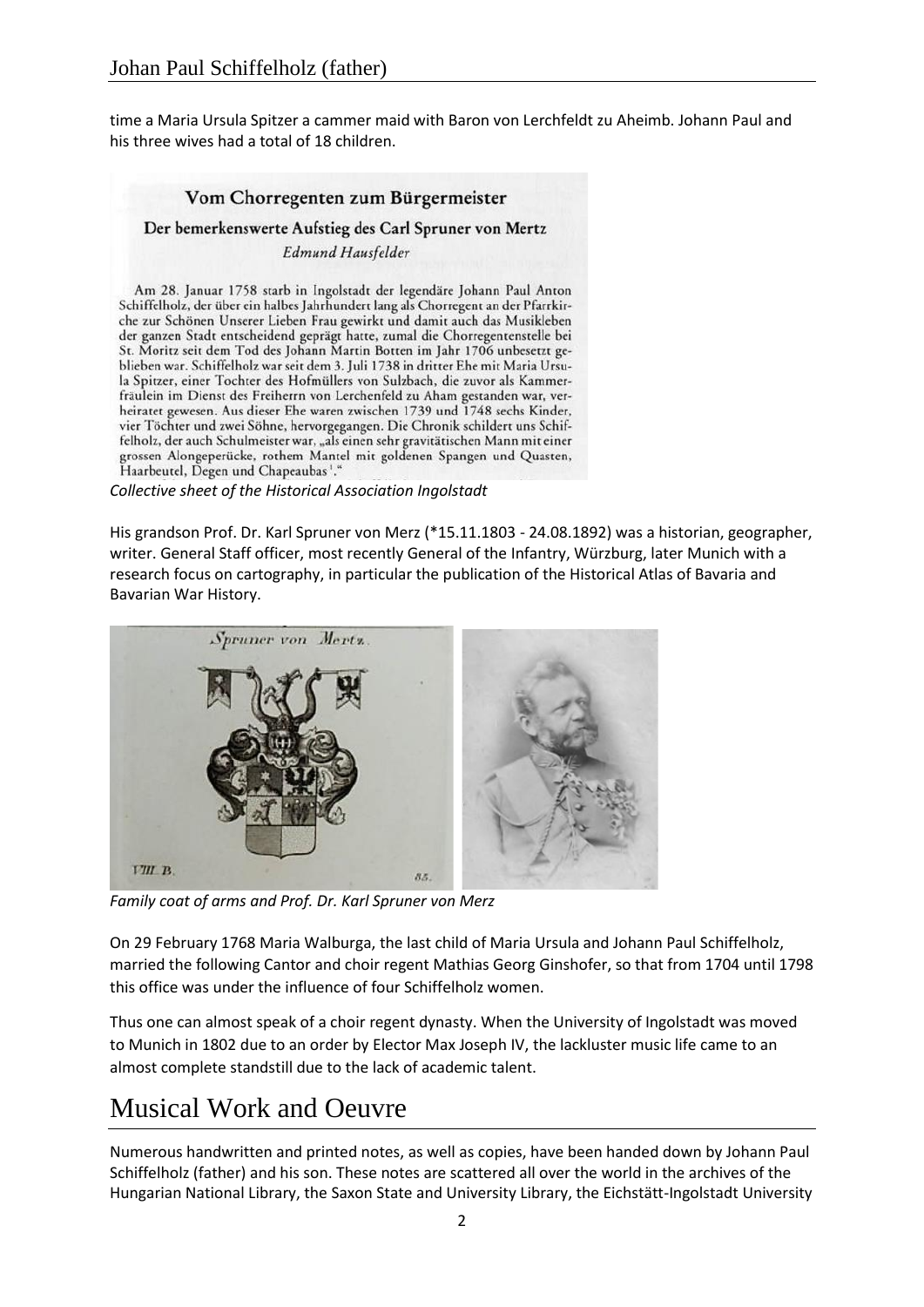Library, the Kremsmünster Abbey Benedictine Abbey and the Congress Library Washington. Some of these notes are available as sheet music prints in the music trade. Some notes are available on CD. However, many notes are still waiting to be discovered and published. In some works, the experts do not yet agree on which grades are to be attributed to the father or the son due to the equality of name.

#### **Thesaurus reconditus (The Hidden Treasure)**

VIII CONCERTI for solo violin, violin I and II, viola, cello and organ, opus I, 1727

The first six-part chamber concerts published by JPS were printed and distributed by the Lotter-Verlag Augsburg in 1727 and are preserved except for the voices of the violin pricipale and viola alta. Maria Ursula Catharina de la Haye, the widow of the academic bookseller Johannes De la Haye, initiated the printing of the thesaurus at Lotter, as can be seen from the business dealings of the Lotter publishing house by the factor Johann Georg Gutmann. Ms. de la Haye was the godfather of five children of John Paul from 1739, which suggests a close family bond. Leopold Mozart was a trade agent for the Lotter sheet publisher and had some works printed there. The missing voices of the thesaurus required a reconstruction by skilful analysis and supplementation of the existing voices. With the support of the musicologist Dr. Klaus Beckmann, such a project was successfully completed with a publication of the scores at Ortus Musikverlag Berlin in January 2020.

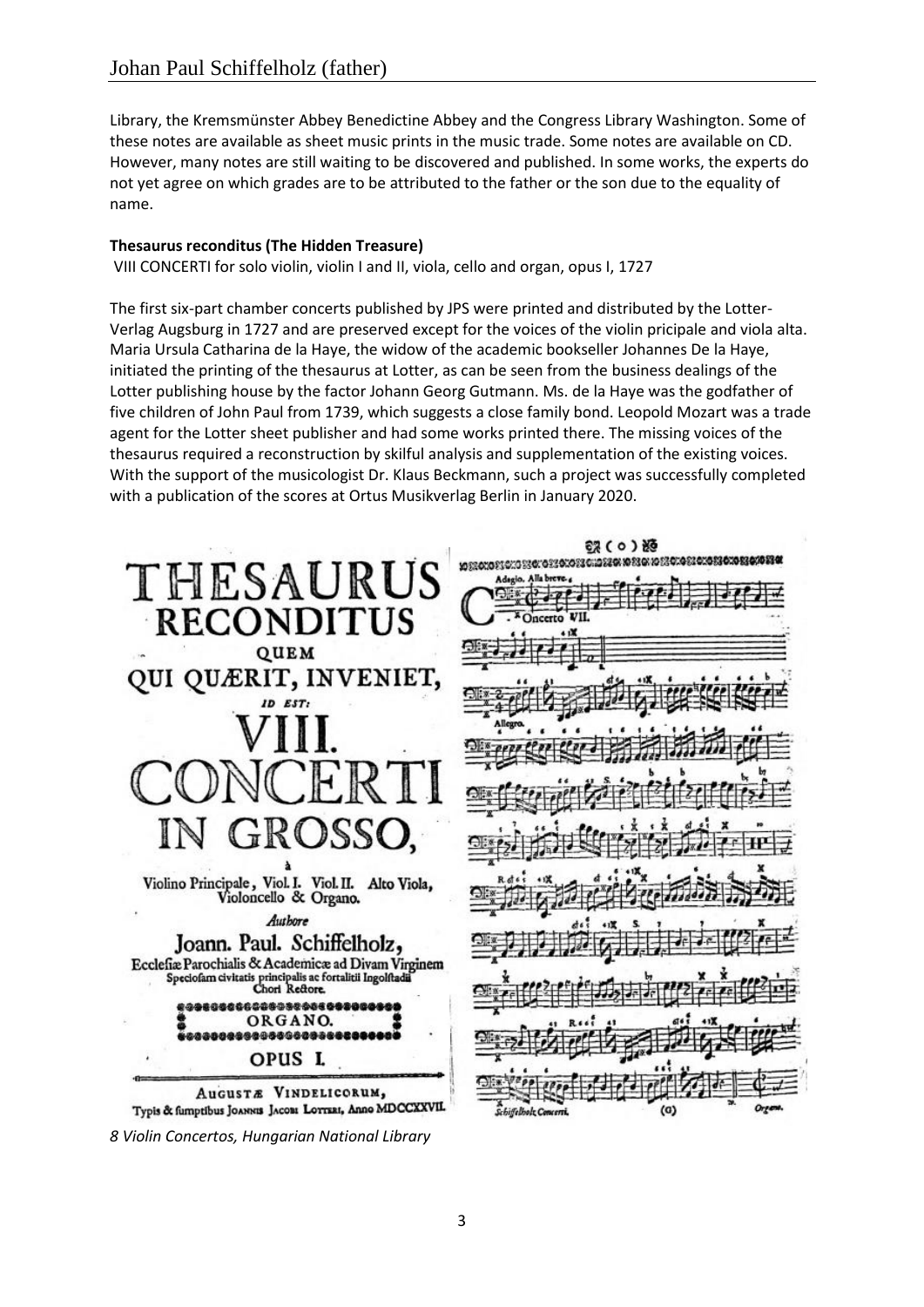#### **VI Missae gratiosae**, quia compendiosae, à 4. Voc., 1727.

In addition to the eight well-known violin concertos, the Lotter Verlag has also recorded a mass: [6 pleasing, because short masses to 4 ordinary voices and at will with 2 violins, 2 trumpets or horns in different keys and with double bass, in folio. Under the printing press 1727.] The reference to this print or the text of the work title comes from Lotter's catalogue. As far as we know at present, the six masses have not been handed down.

#### **31 Hymni Pro solemnioribus Festivitatibus Anni.**

Authore Jo. Paul. Schiffelholz [Hymns for the Higher Feasts of the Church Year, written by Johann Paul Schiffelholz] soprano, violino II and a quantified bass voice are expelled as the cast, Violino I and possible other voices have been lost over time. The copies, which were written around 1750, come from the Ingolstadt monastery of Gnadenthal.

Joan: Nep dur  $\overline{\phantom{a}}$ Facrata at aloo virgins Sacrada al al

*Manuscripts from the Eichstätt-Ingolstadt University Library*

#### **Sei trio a galichona e Violoncello, Gallichona, e Violon secondo**

The original manuscripts are used as manuscripts mus. 2806-V-2 in the Saxon State Library, Dresden. The original title is: Sei trio a galichona e Violoncello, Gallichona, e Violon secondo Del Schiffelholtz. In the National Library there is a second manuscript Mus. 2806-V-2a, which contains five of the six trios. Finally, there is a third manuscript entitled Sonata a due Gallichone only for the two instruments (Mus. 2806-V-6). An adaptation by the Italian musicologist Ruggero Chiesa is available from Edizioni Suvini Zerboni, Milano. The spelling Schiffelholtz indicates that the music comes from Johann Paul (son), as he occasionally used this spelling at the court.

#### **Parthia a Gallichone, Violono con Violoncello**

The original manuscripts are used as manuscripts mus. 2806-V-3 in the Saxon State Library, Dresden. The original title is: Parthia a 2 Gallichone, 2 Violono con Violoncello, Auth. Schiffelholz. Of these notes, no processing is known.

#### **Parthia 1-6 a Gallichone solo**

The original manuscripts are used as manuscripts mus. 2806-V-4 in the Saxon State Library, Dresden. The original title is: Parthia 1-6 a Gallichone solo, Schifflholz. Of these notes, no processing is known yet.